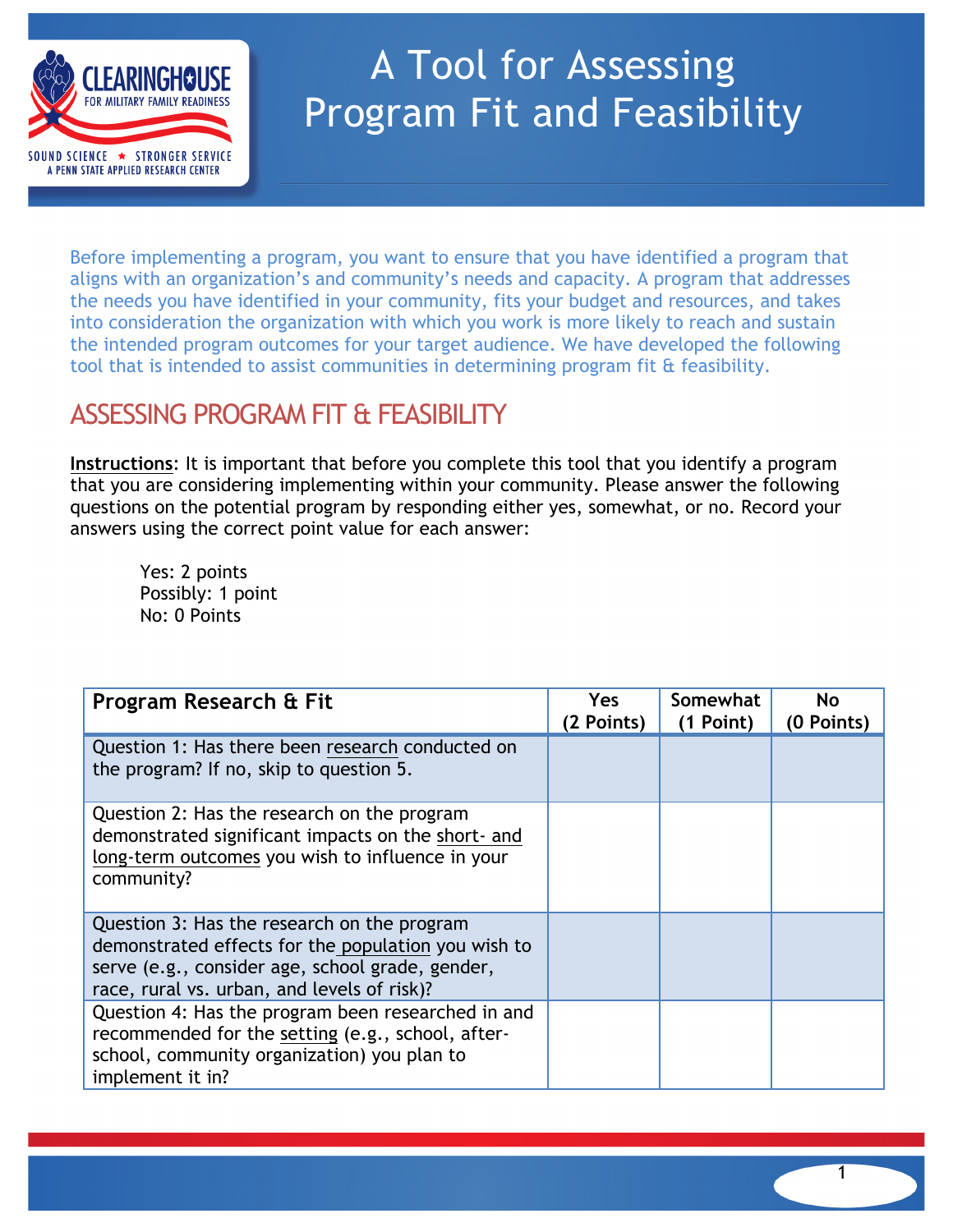| Question 5: Does the program align with the culture<br>and values of the community, stakeholders, and<br>target population?                                      |  |  |
|------------------------------------------------------------------------------------------------------------------------------------------------------------------|--|--|
| Question 6: Does the program target the risk and<br>protective factors (e.g., elevated rates of substance<br>abuse) identified as priorities for your community? |  |  |
| Question 7: Will the program fit with existing<br>prevention efforts in the community?                                                                           |  |  |
| <b>Add Totals for Each Column</b>                                                                                                                                |  |  |
| Total Program Fit Score (Sum of Both Columns)                                                                                                                    |  |  |

| <b>Program Feasibility</b>                                                                        | <b>Yes</b><br>(2 Points) | Somewhat<br>(1 Point) | <b>No</b><br>(0 Points) |
|---------------------------------------------------------------------------------------------------|--------------------------|-----------------------|-------------------------|
| Question 1: Do you have buy-in from key                                                           |                          |                       |                         |
| gatekeepers (e.g. support of installation leadership                                              |                          |                       |                         |
| for the program, or support from school<br>administrators and teachers)?                          |                          |                       |                         |
| Question 2: Are implementation materials (e.g.,                                                   |                          |                       |                         |
| manuals, workbooks, handouts, and procedures)                                                     |                          |                       |                         |
| available to guide program implementation?                                                        |                          |                       |                         |
| Question 3: Are there technical assistance                                                        |                          |                       |                         |
| specialists or experts available to support program                                               |                          |                       |                         |
| implementation?                                                                                   |                          |                       |                         |
| Question 4: Is program training available for staff<br>facilitating and implementing the program? |                          |                       |                         |
| Question 5: Are tools available to help monitor                                                   |                          |                       |                         |
| program implementation, such as fidelity tools?                                                   |                          |                       |                         |
| Question 6: Are evaluation tools available to                                                     |                          |                       |                         |
| measure program outcomes?                                                                         |                          |                       |                         |
| Question 7: Is the program administratively feasible                                              |                          |                       |                         |
| given the policies and procedures of your                                                         |                          |                       |                         |
| organization?<br>Question 8: Are the recommended staff                                            |                          |                       |                         |
| qualifications, time to implement the program, and                                                |                          |                       |                         |
| program resources feasible?                                                                       |                          |                       |                         |
| Question 9: Do you have access to the                                                             |                          |                       |                         |
| recommended target audience (e.g., school staff,                                                  |                          |                       |                         |
| community members, parents)?                                                                      |                          |                       |                         |
| Question 10: Do you have strategies to recruit                                                    |                          |                       |                         |
| participants?                                                                                     |                          |                       |                         |
|                                                                                                   |                          |                       |                         |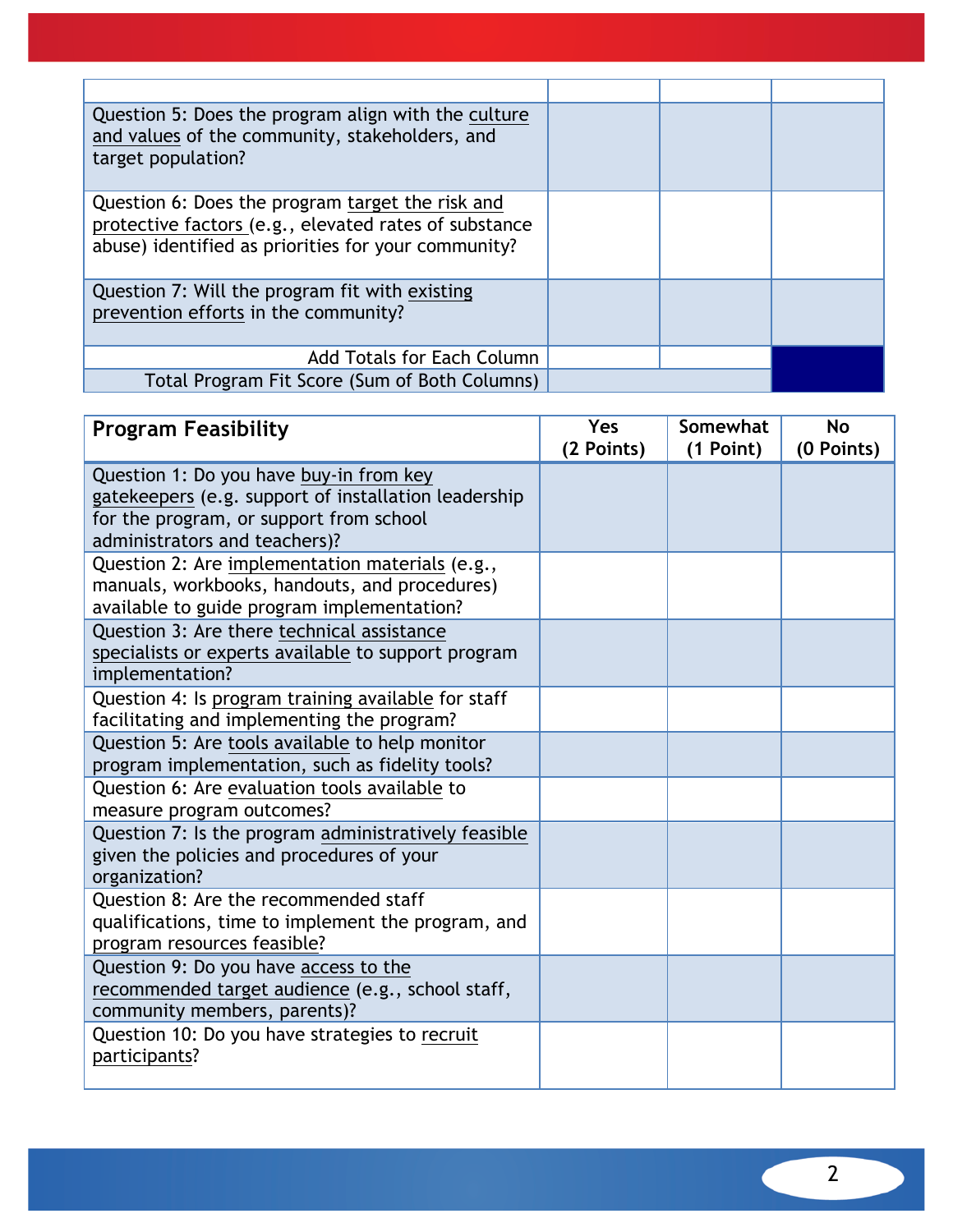| Question 11: Do you have the capacity to             |  |  |
|------------------------------------------------------|--|--|
| implement the program as designed and                |  |  |
| recommended by the program developer?                |  |  |
| Question 12: Do you have the capacity to evaluate    |  |  |
| the program and monitor fidelity?                    |  |  |
| <b>Add Totals for Each Column</b>                    |  |  |
| <b>Total Program Fit Score (Sum of Both Columns)</b> |  |  |

## FIT & FEASIBILITY SCORE

Please record the total for Program Fit and Program Feasibility from the tables above. Compare your score with the score listed in the box below.

Program Fit Score

| <b>Program Fit</b> |              |  |  |
|--------------------|--------------|--|--|
| Not a Good Fit     | 6 or Less    |  |  |
| Moderate Fit       | 7 to 9       |  |  |
| <b>Good Fit</b>    | 10 or higher |  |  |

Program Feasibility Score

| <b>Program Feasibility</b> |              |  |  |
|----------------------------|--------------|--|--|
| Not Feasible               | 11 or Less   |  |  |
| Moderately                 | 12 to 17     |  |  |
| Feasible                   |              |  |  |
| <b>Very Feasible</b>       | 18 or higher |  |  |

If a program achieves, a "Good Fit" and "Very Feasible" score then the program aligns well with your community and has a higher chance of reaching the intended outcomes with the target audience. However, if the program has a "Good Fit" score but has a "Moderately Feasible" score, then you may not have as high of a chance of reaching the intended outcomes. Programs with a score in the range of "not a good fit" or "not feasible" should be avoided as they are not as likely to produce and sustain the desired outcomes with your target audience.

## **Available or Achievable Resources**

This section will help you determine the resources that you have and the resources that you need in order to implement the program.

|    | Yes     | <b>No</b> |
|----|---------|-----------|
| n? | $\perp$ | $\Box$    |

1. Is funding available to implement and sustain this program?

3